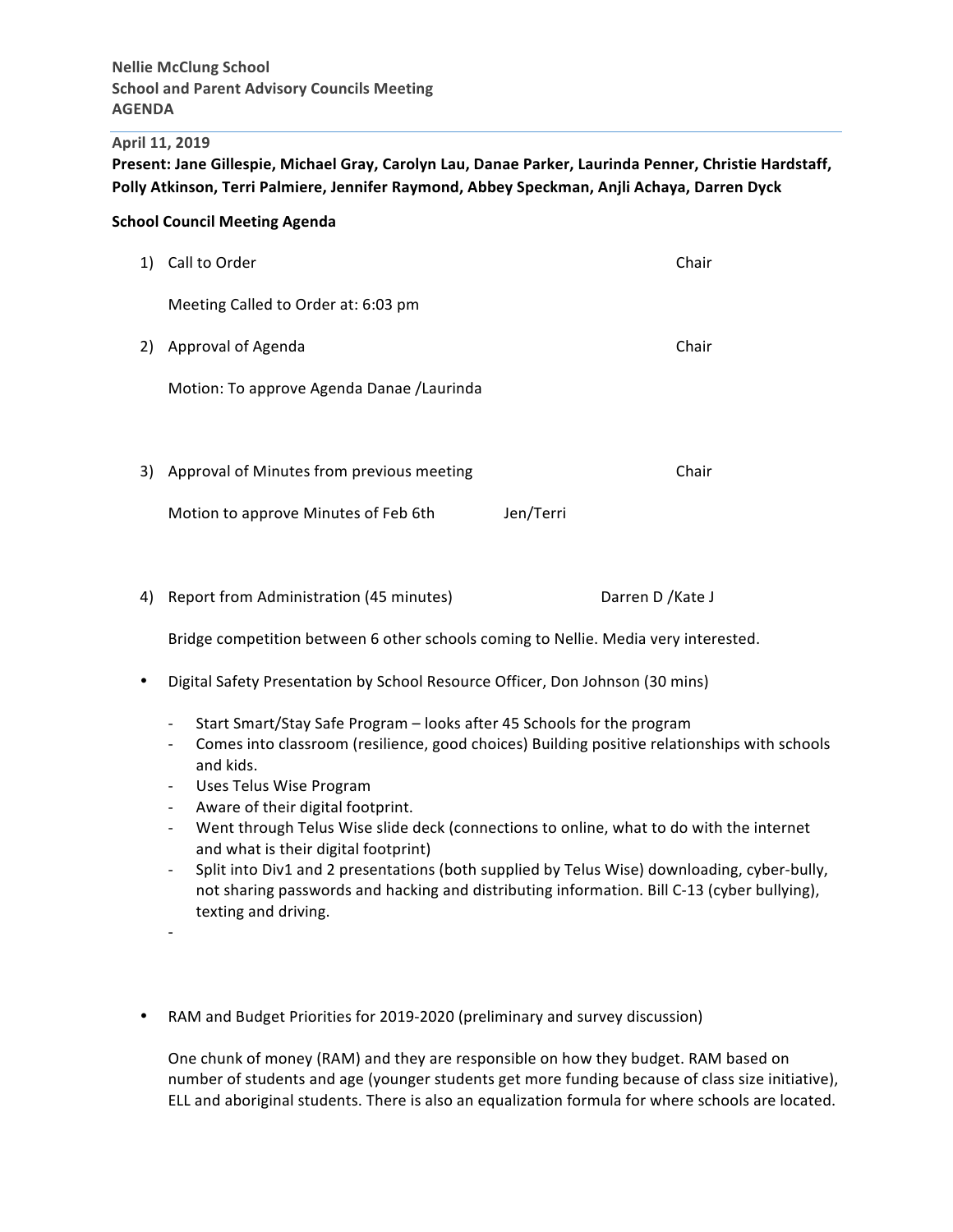### **April 11, 2019**

Once the number is establishment, then staffing is decided based on feedback and discussion with parent council. Regardless of the upcoming election - survey being sent to parents to discuss what are the priorities.

Possible discussion grouping and blending grades ones and twos, threes and fours, fives and sixes. NOT split classes but rather grouping grade 1 and 2

Staff at Nellie has opted in to teach K-4 draft curriculum. Would work well with blended grades. Issue is funding levels, if there is a large cut might be forced to go with blended grades.

- School Branding / Anniversary Update **by Constanting** Darren D
	- i) Logo Update

Artists rendering will be available tomorrow and then voting on Logo

### ii) Anniversary Party

- Friday June  $14<sup>th</sup>$  along with the community centre. With the community centre we can allow for wine and bouncy castles. Silent Action/Live Action Each class provide an auction item Food Trucks Sundae Stand Mandela that can be filled in with kids This is a joint Community Association and Nellie 50<sup>th</sup> Anniversary event.
- iii) Update from teaching staff: Grade 6 teachers, Polly and Christie will be discussing the Grade 6 year -end celebration
- Coming off the production of wrinkle of Time
- Miss Polly discussed Creative story writing The Mystery of Harris Bird book used as a hook for the kids to think about creative writing.
- The Mysteries of Marco Polo pick a picture and write about it.
- Social Christine talked about democracy boot camp. How to check sources, claims and such in the current election. Through Civics – website and online education about democracy.
- The role of journalism in society used journalistic eye to review current calgary-Glenmore riding and they got to pick a candidate in the riding.
- Getting kids involved in elections before they become voters.
- Outdoor school camp chief hector (grade  $6's$ ) independence, responsibility and bonding through hikes, challenge course etc....